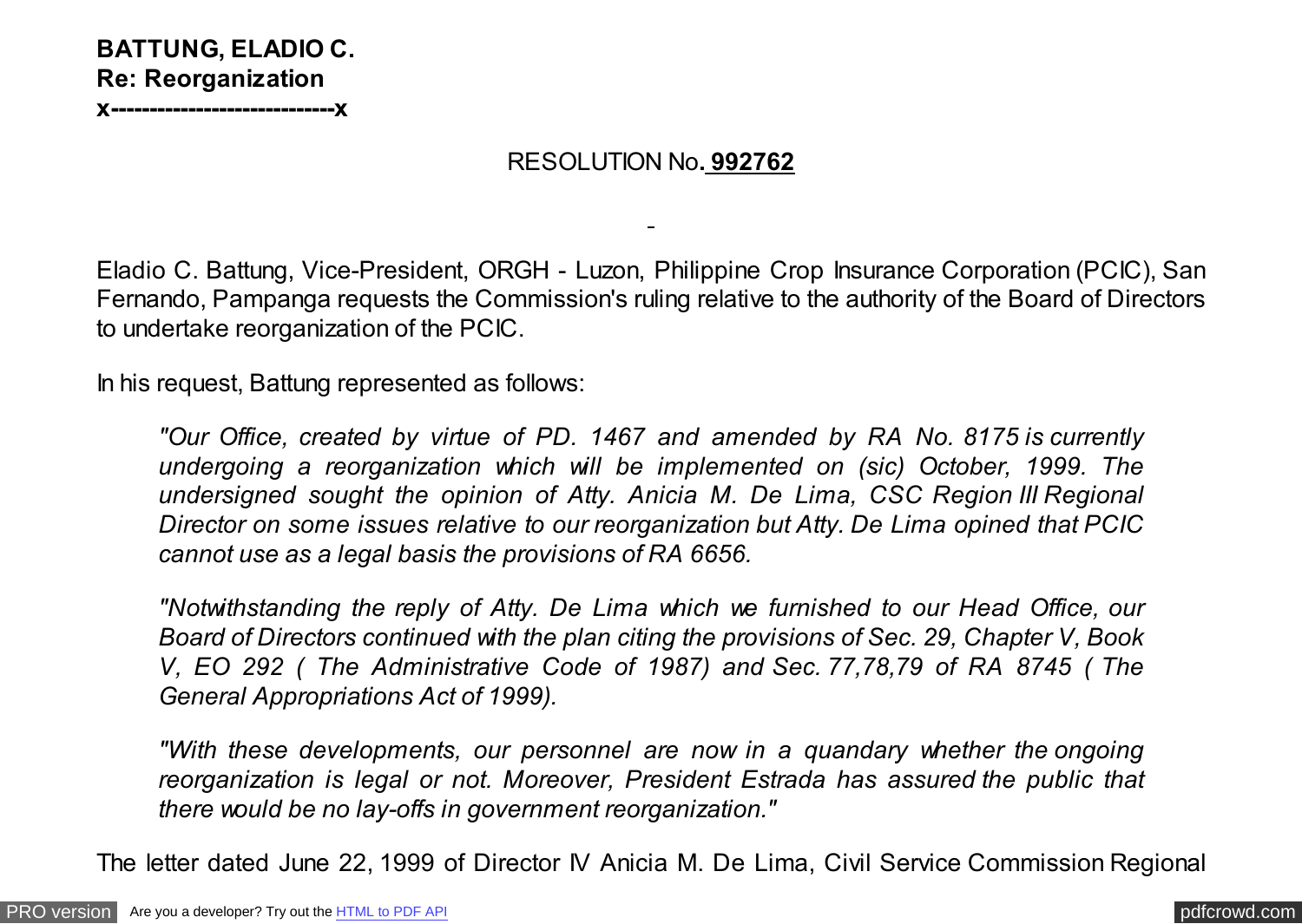Office No. III, San Fernando, Pampanga, in response to Battung's query reads as follows:

*"The Philippine Corp Insurance Corporation was created pursuant to Presidential Decree No. 1467, as amended by Republic act NO. 8175. A close scrutiny of the above- cited laws will show that there is nothing therein which grants to the Corporation the power/authority to reorganize. It must be pointed out that to be able to exercise this power, the same must be expressively granted/ authorized by law.* This is very clear from Section 1 of Republic Act No. 6656 which reads as follows:

### *x x x*

*and Section 3(a) of the Rules on government Reorganization which provides:*

#### *x x x*

*"The express legal authority is needed owing to the effect and implication of reorganization on the security of tenure of permanent employees. In reorganization, all positions are deemed vacant and pursuant to CSC Resolution No. 991068 dated May 21, 1999, Bedayos, Mary Grace et al (which is the must recent issuance on reorganization), previous incumbments (who are permanent in status) have vested right to be appointed to the same positions they held prior to reorganization only if they meet the qualification requirements of the said positions. This power to reorganize, therefore, operates as a limitation on the security of tenure of permanent employees as it may even cause their separation from their service if the number of regular positions in the new organization is not sufficient to accommodate everybody. There being no express grant in PD 1467 as amended to PCIC of the power to reorganize, it necessarily follows that the Corporation cannot undertake a reorganization of the agency.*

*"PCIC cannot use as legal basis for any planned reorganization the provisions of RA 6656. It must be stressed that this law does not grant the power to reorganize. This is*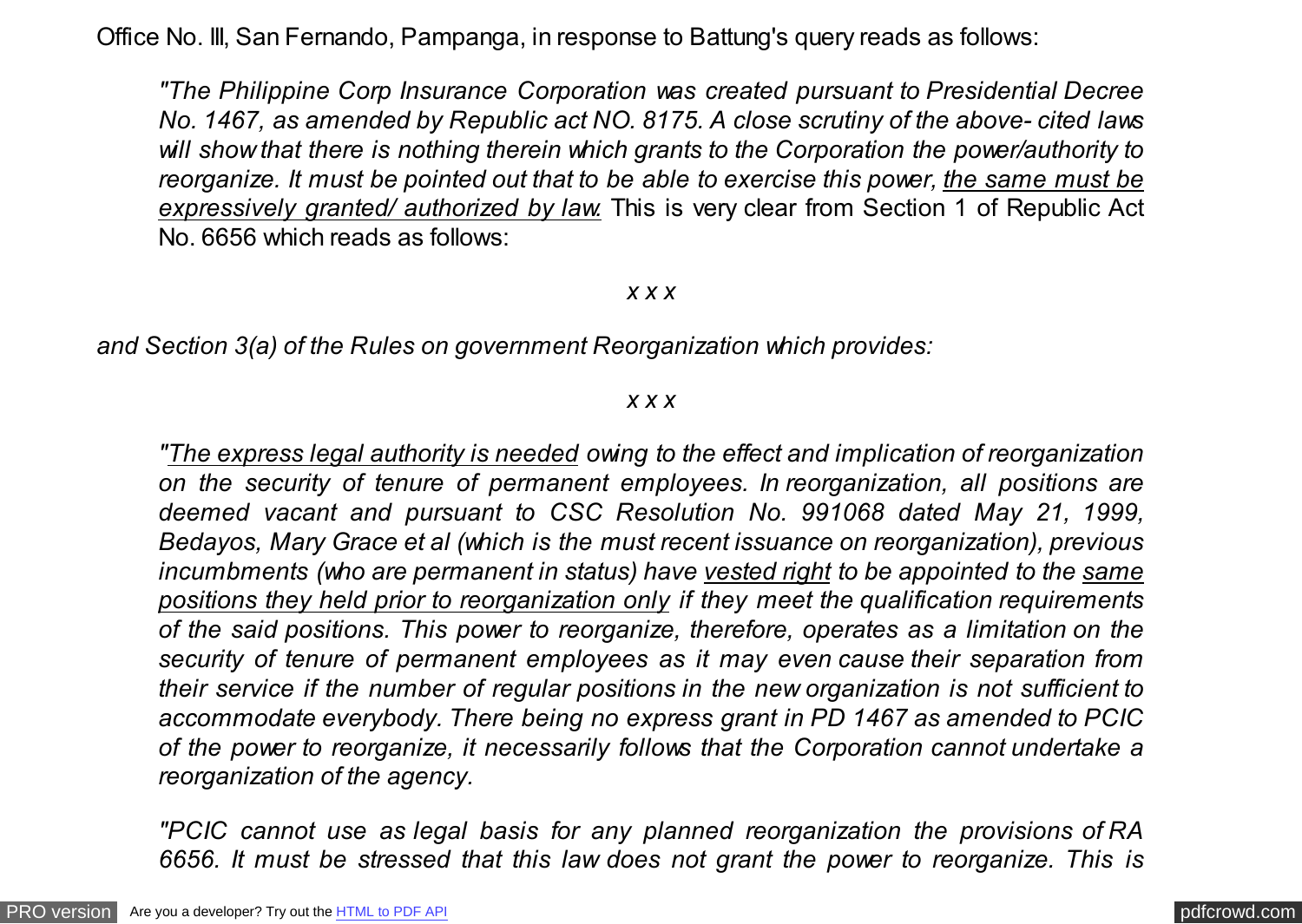*explicit from its title 'An Act to Protect the Security of Tenure of Civil Service Officers and Employees in the Implementation of Government Reorganization.' It merely mandates the national agencies, local government units, state universities and colleges, and government- owned controlled corporations with original charters which are authorized by law to reorganize must follow the procedure/rules outlined therein to ensure that the security of tenure of permanent employees is safeguarded.*

### *x x x*

*"It therefore, only prescribes that any reorganization authorized to be implemented by the executive branch of the government or any of its departments or agencies must be undertaken in accordance with the procedure set forth in the said law and within a specified period of time."*

Battung represented that the following provisions of laws are the basis of the PCIC Board in undertaking the current reorganization of the corporation:

# *"Section 29. Chapter V, Book V, EO 292 (THE ADMINISTRATIVE CODE OF 1987)*

*"Sec. 29 Reduction in Force. Whenever it becomes necessary because of lack of work or funds, or due to a change in the scope or nature of an agency's program, or as a result of reorganization, to reduce the staff of any department or agency, those in the same group or class of positions in one or more agencies within the particular department or agency wherein the reduction is to be effected, shall be reasonably compared in terms of relative fitness, efficiency and length of service, and those found to be least qualified for the remaining positions shall be laid off.*

*"Sections 77, 78 & 79 RA 8745 ( THE GENERAL APPROPRIATIONS ACT OF 1999)*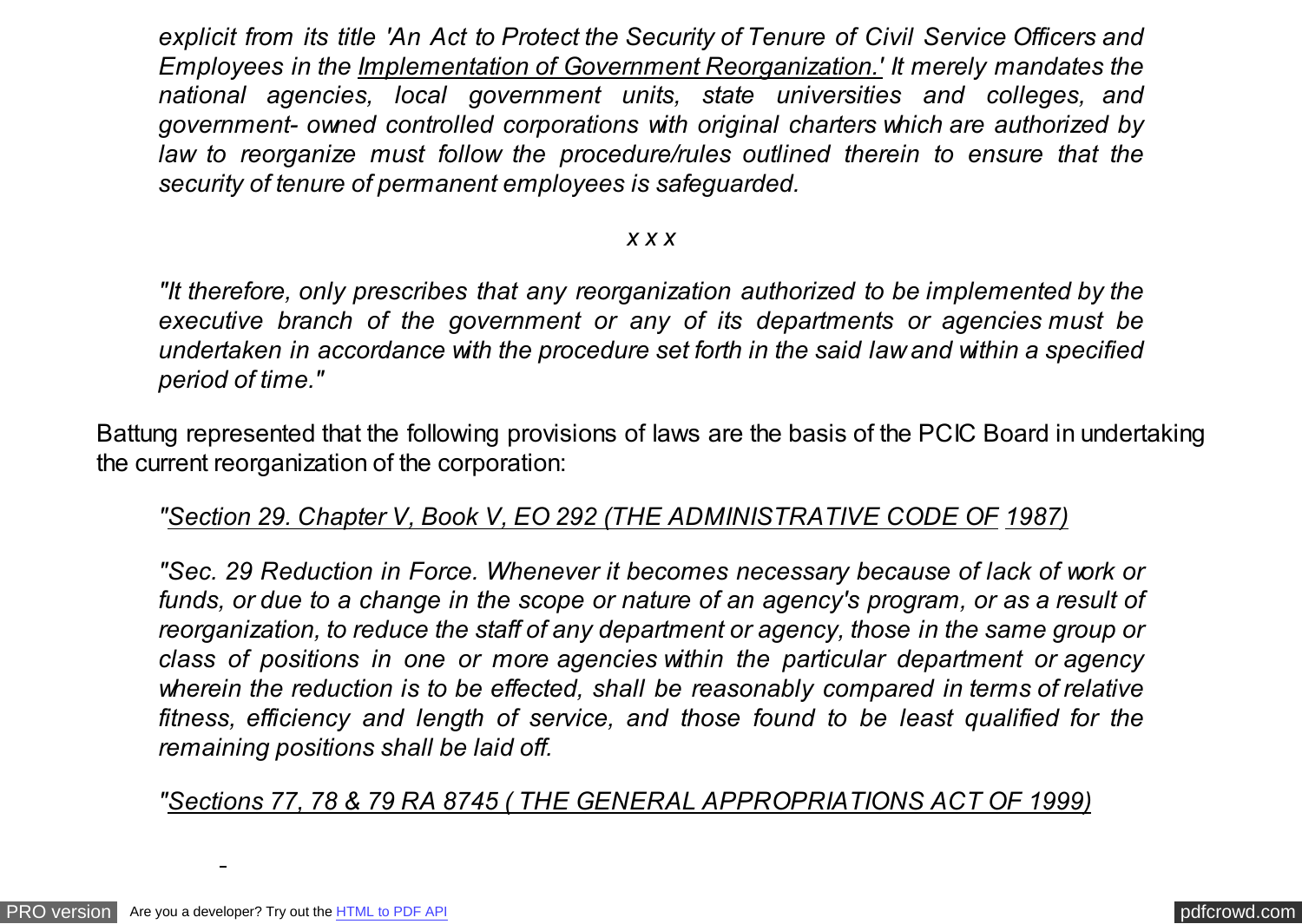*"Sec. 77. Organizational Changes. Unless otherwise provided by law or directed by the President of the Philippines, no changes in key positions or organizational units in any department or agency shall be authorized in their respective organizations, structures and funded from appropriations provided by this Act.*

*Sec. 78. Implementation of Reorganization. Pursuant to Section 42, Chapter 5, Book VI of the Administrative Code of 1987, the appropriations including the functions, projects, purposes and activities authorized in this Act may be realigned as maybe necessary to implement the reorganization of departments, bureaus, offices or agencies of the government as mandated by law. Any unexpected balances or savings in appropriations may be made available for the payment of retirement gratuities and separation benefits as authorized under existing laws to personnel affected by the reorganization.*

*Sec. 79. Scaling Down and Phase-Out of Activities of Agencies within the Executive Branch. The heads of departments, bureaus, offices and agencies are hereby directed to identify their respective activities which are no longer essential in the delivery of public services and which maybe scaled down, phased-out or abolished, subject to Civil Service rules and regulations. Said activities shall be reported to the Office of the President through the Department of Budget and Management and to the Chairman, Committee on Appropriations of the House of Representatives and the Chairman, Committee on Finance of the Senate. Actual Scaling down, phase-out or abolition of the activities shall be effected pursuant to Circulars or Orders issued for the purpose by the Office of the President.*

*"Savings generated by departments, bureaus, offices and agencies from the abolition, phase-out or scaling down of unnecessary activities may be used by the departments, bureaus, offices and agencies concerned for the augmentation of their respective programs, projects and activities."*

Relevant to the query is Republic Act No. 6656 (An Act to Protect the Security of Tenure of Civil Service Officers and Employees in the Implementation of Government Reorganization). Section 1 of said Act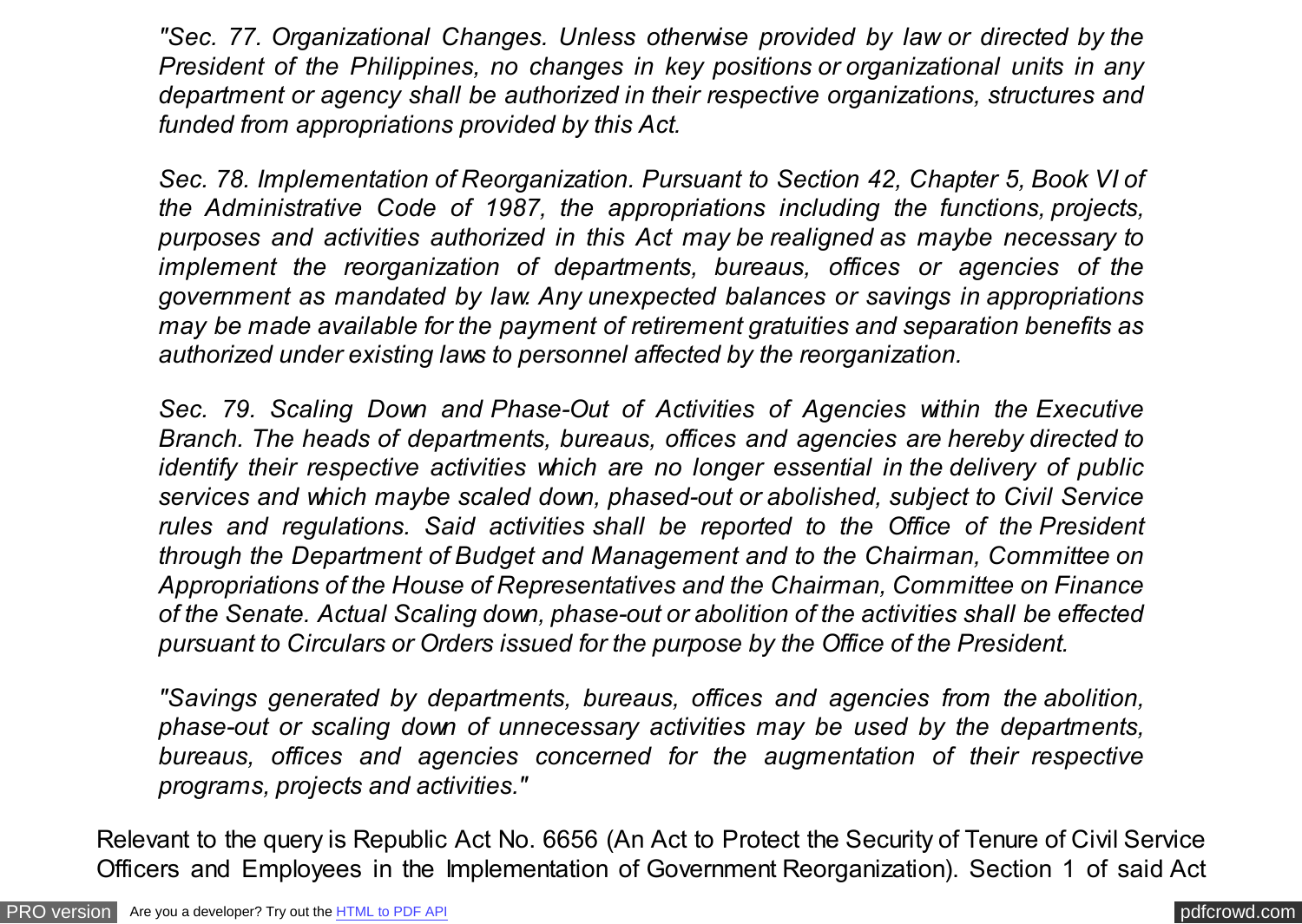reads as follows:

*"Section1. It is hereby declared the policy of the State to protect the security of tenure of civil service officers and employees in the reorganization of the various agencies of the National Government xxx expressly authorized by law" xxx" (underscoring supplied)*

Hence, the authority to reorganize an office of the national government can only be undertaken by virtue of an express grant of power. Short of an express authority conferred by law, no valid reorganization can be carried out.

The reason for the restrictive exercise of the power to reorganize is explained in the case of Mendoza vs. Quisumbing (186 SCRA 108) wherein the Supreme Court ruled as follows:

*"From the very start, however, the nature and extent of the power to reorganize were circumscribed by the source of the power itself. The grant of authority was accompanied by guidelines and limitations. It was never intended that department and agency heads would be vested with untrammeled and automatic authority to dismiss the millions of government workers on the stroke of pen and with the same sweeping power to determine under their sole discretion who would be appointed or reappointed to the vacant positions."*

Thus, any process with the end in view of restructuring the bureaucracy's organizational and functional set-up to make it more viable in terms of economy, efficiency, effectiveness and to make it more responsive to the needs of public clientele as authorized by law, whether partial or total, is reorganization (Rules on Government Reorganization) which can validly and lawfully be exercised only by virtue of an express grant of such power and to be implemented pursuant to RA No. 6656.

A perusal, however, of the provisions of Presidential Decree No. 1467 (Creating the "Philippine Crop Insurance Corporation" Prescribing its Powers and Activities, Providing for its Capitalization and for the Required Government Premium Subsidy and for Other Purposes) as amended by Republic Act No. 8175 otherwise known as the "Revised Charter of the Philippine Crop Insurance Corporation Act of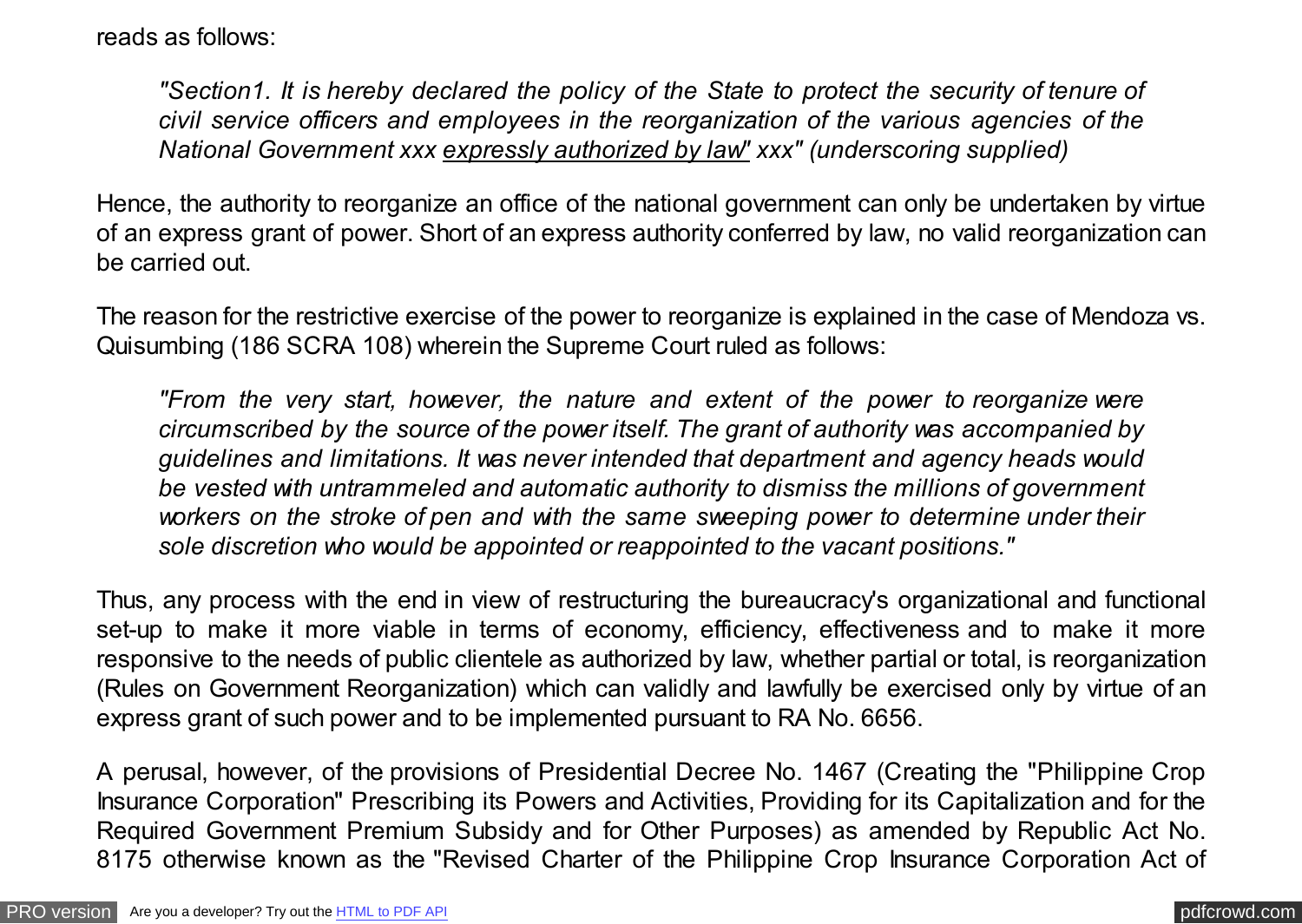1995" shows that no such power, express or implied, was given to the Corporation.

PCIC's authority specific to personnel matters is enumerated under Section 10 which reads as follows:

*"SECTION 10. Powers and Functions of the Board of Directors. The Board shall, without limiting the generality of the foregoing have powers and functions:*

*"10.5 To approve the budget of the Corporation and to fix the reasonable compensation of its personnel; Provided, that the Board of Directors shall have exclusive and final authority to promote, transfer, assign or reassign personnel of the Corporation and these personnel actions are made in the interest of the service and not disciplinary, and provision of existing law to the contrary notwithstanding;*

*10.6 To establish policies and guidelines for employment on the basis of merit, technical competence and moral character, and approve a stuffing pattern of personnel defining their powers and duties;*

Clearly, the intention of executive and legislative branches of the government is not to give to the PCIC the power to reorganize. Its authority, exercised through the Board, is limited only to ordinary personnel actions and movements which are normally encountered in the regular course of business of a government office.

Noteworthy to mention also is Section 77 of Republic Act No. 8745 ( The General Appropriations Act of 1999) which declares that only when provided by law or directed by the President can changes in key positions or organization units in any department or agency be affected.

In sum, the Commission agrees with the findings of the Civil Service Commission - Regional Office No. III that the Philippine Crop Insurance Corporation does not posses the power to reorganize the corporation. Thus, any reorganization undertaken without express authority is not in order.

**WHEREFORE,** the Commission hereby rules that the Philippine Crop Insurance Corporation is not